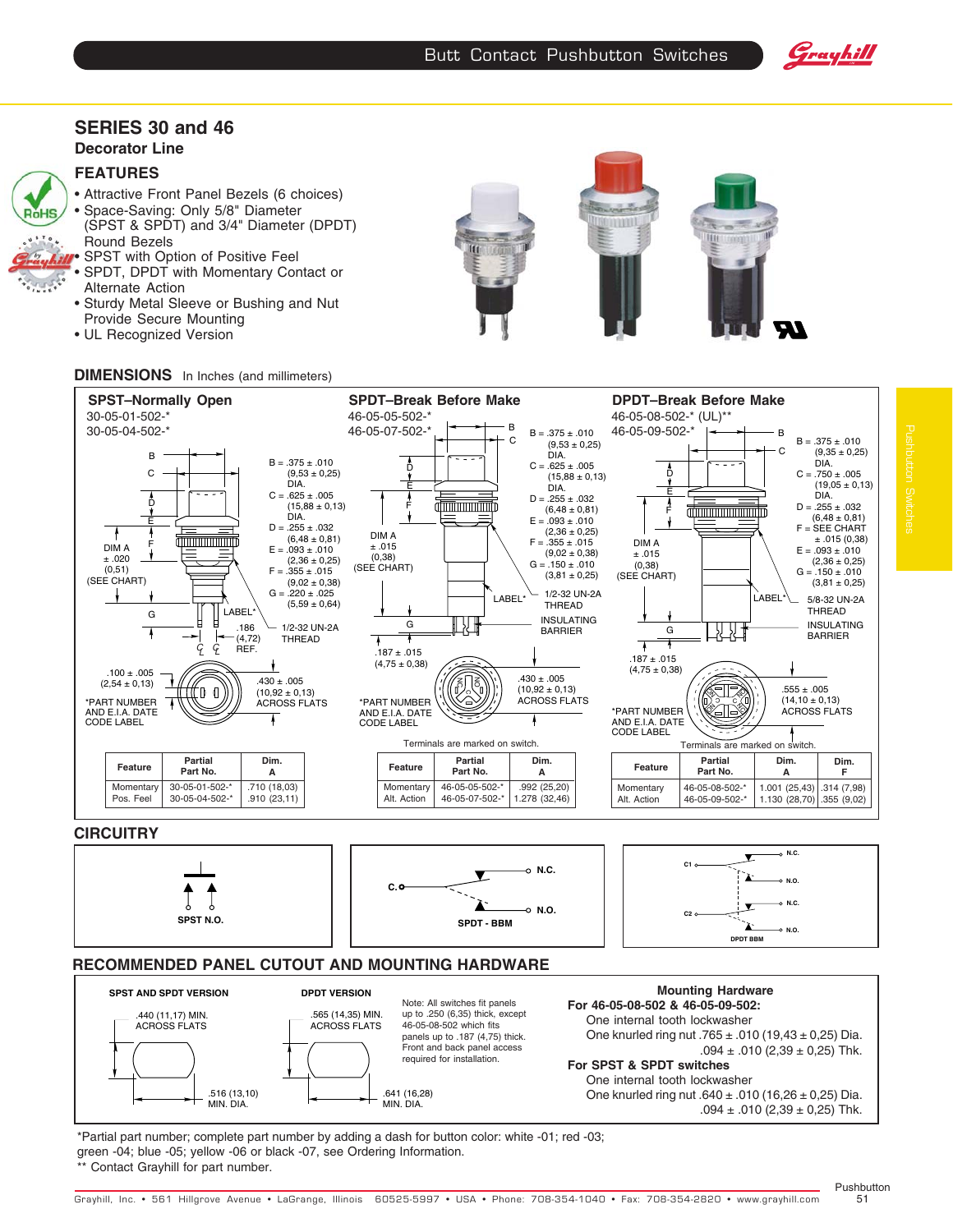

# **SERIES 30 and 46 Decorator Line**



#### **FEATURES**

- Attractive Front Panel Bezels (6 choices)
- Space-Saving: Only 11/16" Square
- SPST with Option of Positive Feel
- SPDT, DPDT with Momentary Contact or Alternate Action
- Sturdy Metal Sleeve or Bushing and Nut Provide Secure Mounting





# **DIMENSIONS** In Inches (and millimeters)



 loose.) **For SPST & SPDT switches** One internal tooth lockwasher One knurled ring nut  $.640 \pm .010$  (16,26  $\pm$  0,25) DIA. .094  $\pm$  .010 (2,39  $\pm$  0,25) Thk. .687 (17,45) **MAX**  $.610 + .004$  $(15,49 \pm 0,02)$  Sq.  $.610 \pm .004$  $(15,49 \pm 0,02)$ <br>Wide Slot  $.031(0.79)$ SINGLE MAX. RADIUS STACKED Note: All switches fit panels up to .250 (6,35) thick. Front and back panel access required for installation.

\*Partial part number; complete part number by adding a dash for button color: white -01; red -03; green -04; blue -05; yellow -06 or black -07, see Ordering Information.

Pushbutton